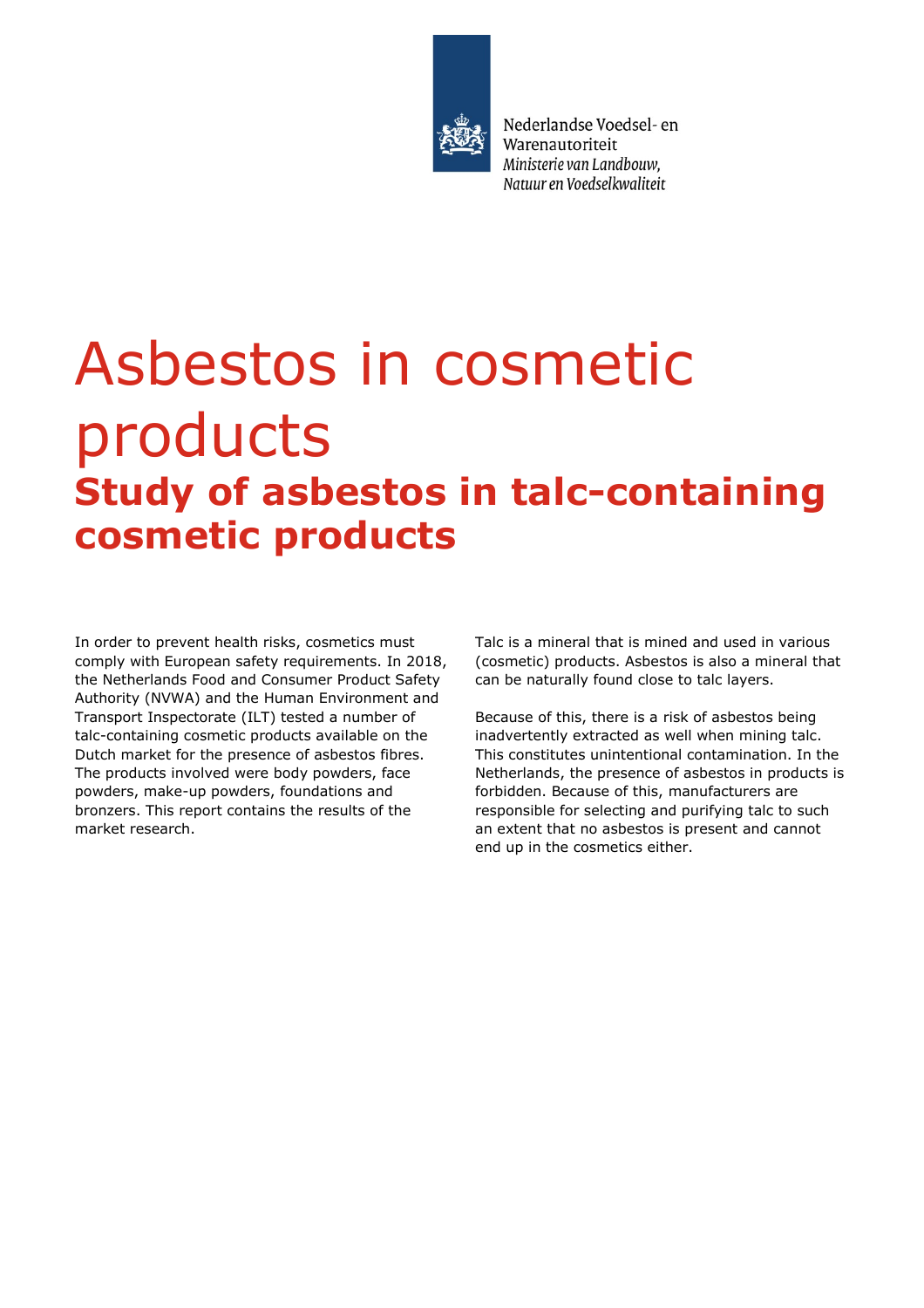#### **Background**

Talc is used as a raw material in cosmetic products. In early March 2018, asbestos fibres were found in the talc in a few cosmetic products. As a result of this, the State Secretary of Infrastructure and Water (I&W) and the Minister of Health, Welfare and Sport (VWS) announced a study into the presence of asbestos in talc-containing cosmetics<sup>1</sup>. The NVWA and ILT carried out this study in April and May 2018.

#### **Risks**

Asbestos fibres may occur as a natural contaminant in talc present in the soil. This is because both minerals talc and asbestos occur in the same soil layers in mines used for talc extraction. If contaminated talc is used as a raw material for cosmetics, asbestos fibres will unintentionally end up in these products. Depending on the type of asbestos, the concentration of asbestos fibres in the air and the period of exposure, public health could be put at risk. Especially exposure via the airways when using powdered products with asbestos fibres (inhalation) is a potential risk. Exposure to asbestos fibres through cosmetics cannot be compared to high exposure levels, like in the past among workers who used asbestos for their work, or residents who lived close to sources of high asbestos emissions. Such high concentrations may increase the risk of developing serious diseases such as cancer years later.

# **Contents**

ı

| Procedure              |   |
|------------------------|---|
| Products               |   |
| Testing                | 3 |
| Results                | 4 |
| Statutory requirements | 4 |
| Risk assessments       | 5 |
| Corrective measures    |   |
| Conclusion             | 6 |
|                        |   |

<sup>&</sup>lt;sup>1</sup> Letter to Parliament of 27 March 2018 on asbestos in cosmetics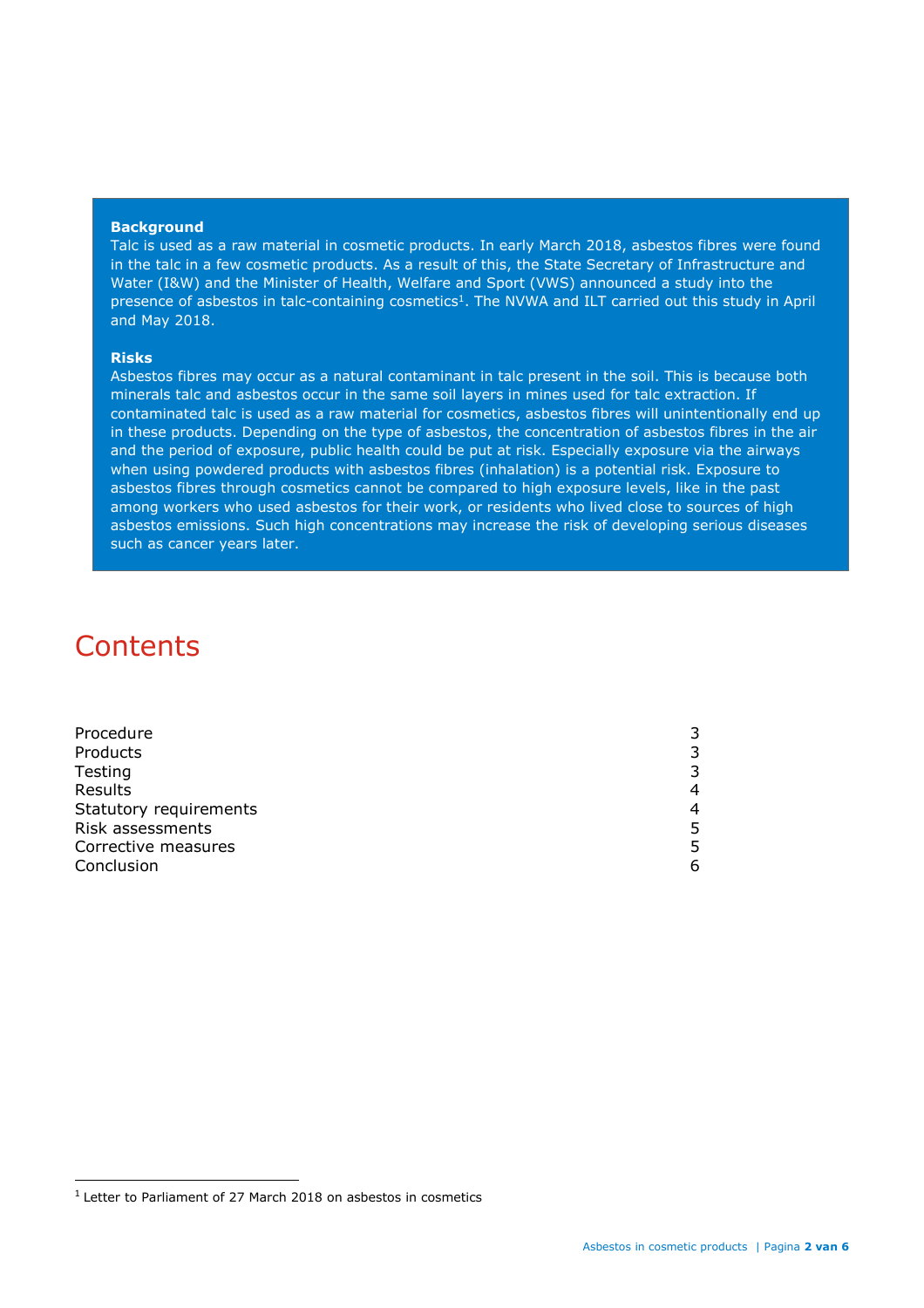# **Procedure**

#### **Products**

In April and May 2018, the NVWA and ILT sampled and tested 296 cosmetic products from the following five categories:

a) face powders,

b) make-up powders (eyeshadow/blush),

c) body powders for adults, children (babies) and for use on feet,

d) bronzer powders,

e) foundations (creams, grease paint).

These categories were chosen, because they are products that often contain talc. The make-up sets in particular often contain different colours, which resulted in subsamples.

Samples were taken from a total of 105 different cosmetic brands. The samples were mainly obtained from retail outlets (pharmacies, perfume stores, toy shops, department stores) and from a few online stores.



Face powder

# **Testing**

The cosmetic products were initially tested by the Eurofins Sanitas Testing laboratory (hereinafter: Sanitas) for the presence of asbestos. The products in which asbestos was found with the method used by Sanitas (see under methods used by the laboratory) were further tested by TNO/Nomacon to determine the presence and number of respirable asbestos fibres. The risks of asbestos after inhalation are associated with the long, unbreakable asbestos fibres. For products with different colours, the colours in which Sanitas found asbestos were tested. The results of this study formed the basis for a risk assessment of the products by the National Institute for Public Health and Environmental Protection (RIVM) and the recommendation from the Office for Risk Assessment & Research (BuRO) of the NVWA based on this. This is because the number of respirable asbestos fibres per kg of product is required to determine the health risk.

### **Analysis methods**

- 1. NEN 5896 (en) '*Qualitative analysis of asbestos in materials, using polarised light microscopy (PLM)*'. This method is suitable for the identification of asbestos. A (visual) estimate of the asbestos levels is also made. Here asbestos is defined as the mineralogical fibre name for silicates that belong to the serpentine and amphibole minerals and have crystallised in what is called an asbestiform shape (lengthdiameter ratio  $\geq 20:1$  and fibres longer than 5  $µm$  and diameter < 0.5  $µm$ ). The measured levels can be classified in the following concentration categories:  $< 0.1\%$  (m/m)= not detectable, 0.1–2%, 2–5%, 5–10%, 10–15%, 15–30%, 30–60% and > 60%. This can also be used to determine the type of asbestos, including tremolite. One limitation of this method is that no distinction can be made between non-asbestiform and asbestiform fibres. If the PLM identification is difficult or impossible, the material must be analysed by means of scanning electron microscopy based on ISO 14966, in accordance with Annex C to NEN 5896.
- 2. NEN-ISO 14966 (en) *Ambient air - Determination of numerical concentration of inorganic fibrous particles* - Scanning electron microscopy (SEM/XMA) method. This is a scanning electron microscopy technique combined with X-ray microanalysis for detecting and identifying asbestos fibres. It can be used to determine the nominal asbestos fibre concentration (the number of fibres per gram of product) and the number of respirable asbestiform fibres per gram of product. The detection limit of this technique is 0.01%.
- 3. NEN-ISO 22262(-2) (en) *Air quality - Bulk materials - Part 2: Quantitative determination of asbestos by gravimetric and microscopical methods*. This standard describes how the samples should be pre-treated for analysis with SEM.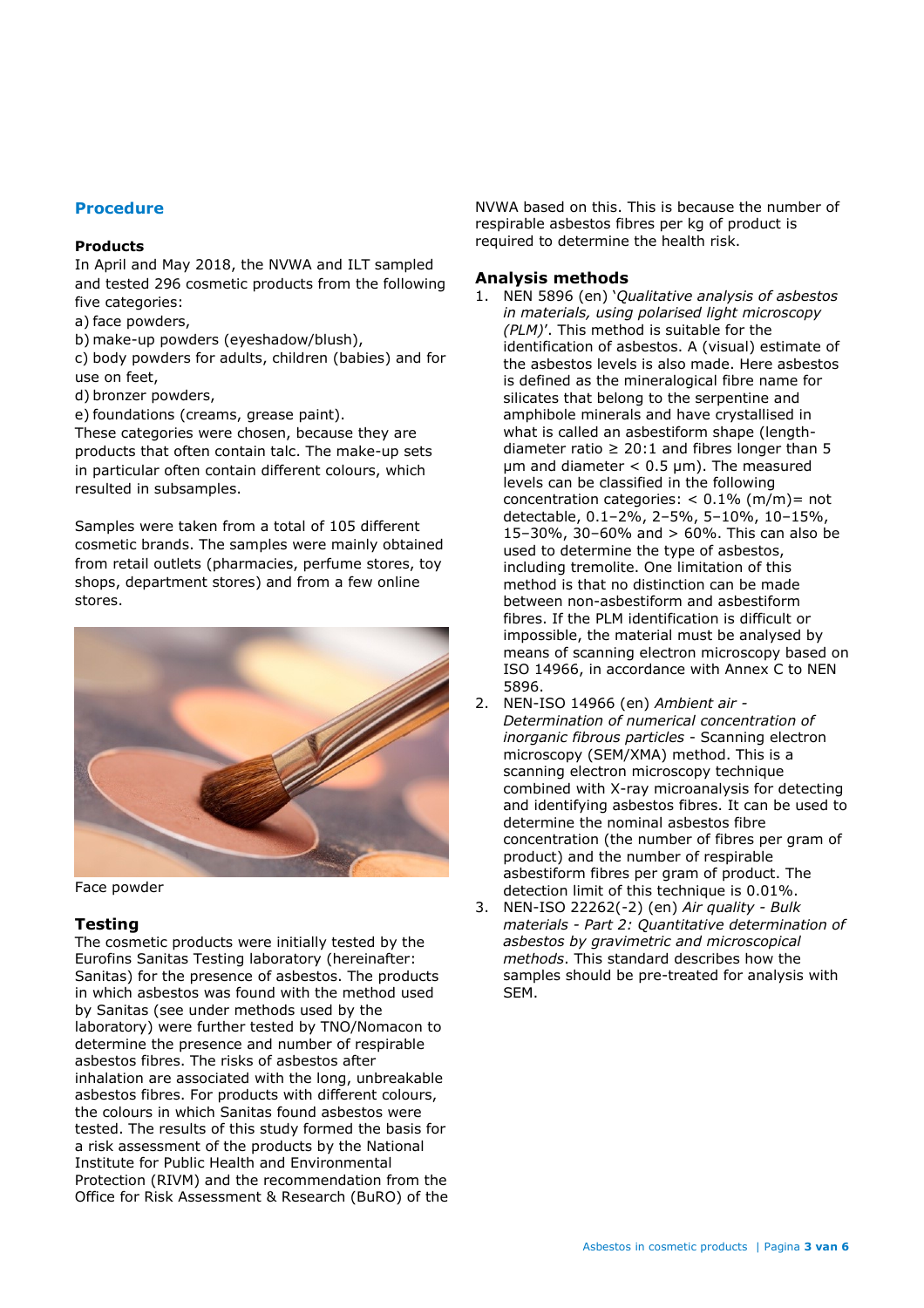# **Methods used by the laboratories**

1. Based on the composition, fat content and colours of the cosmetic products, Sanitas decided to choose the SEM method for the analysis (ISO 14966, Annex C to NEN 5896). All subsamples of the products with different colours were also tested. If limited quantities of fibres were identified using this method, Sanitas reported the asbestos content in the samples in the concentration range 0.1–2% in accordance with NEN 5896.

2. TNO/Nomacon analysed the positive (sub)samples from the Sanitas tests and determined the number of respirable asbestiform fibres per kilogram in accordance with the ISO 14966 method. The samples were reprocessed in accordance with ISO 22262(-2), which allows the type of fibres in the products to be specified more precisely.

#### **Statutory requirements**

Asbestos is forbidden in cosmetic products pursuant to Article 2 of the Cosmetic Products (Commodities Act) Decree 2011, considering Article 14 and Annex II, no. 762 of the Cosmetic Products Regulation 1223/2009. It is possible, however, for traces of asbestos present as a contaminant in talc to end up as impurities in talc-containing products. Article 17 of the Regulation states the following about this: "The non-intended presence of a small quantity of a prohibited substance, stemming from impurities of natural or synthetic ingredients, the manufacturing process, storage, migration from packaging, which is technically unavoidable in good manufacturing practice, shall be permitted provided that such presence is in conformity with Article 3". Article 3 states that cosmetic products should be safe for human health when used under normal or reasonably foreseeable conditions of use. Asbestos is also regulated in the Asbestos Products Decree. This stipulates that it is forbidden to manufacture products with asbestos, import them into the Netherlands, have them available, provide them to a third party, apply or process them. The NVWA is responsible for supervising and enforcing the Cosmetic Products Regulation. The ILT is the competent authority for supervision and enforcement of the Products Decree. Due to the fact that the Cosmetic Products Regulation is more specific legislation than the Asbestos Products Decree, the NVWA has the lead in supervising cosmetic products.

# **Results**

# **Talc in products**

For the sampled products, it was first determined whether they contain talc (see introduction). Cosmetic products state a list of ingredients (INCI). After checking the list of ingredients for all the sampled products, 232 products turned out to contain talc (78%). For each product category these numbers are:

- a) 45 face powders; talc declared 34 times (75%).
- b) 114 make-up powders (eyeshadow/blush); talc declared 98 times (86%).
- c) 29 body powders for adults, children (babies) and feet; talc declared 28 times (96%).
- d) 28 bronzer powders; talc declared 24 times (86%).
- e) 80 foundations (creams, grease paint); talc declared 48 times (60%).

46 products do not state talc as an ingredient, so these will not contain talc. In addition, 18 products do not have the ingredients declaration, so it is unknown whether they contain talc. The powders contain talc relatively often: 75 to 96%. The foundations clearly less often: 60%. However, the grease paint products often contain talc as well: approx. 70%.

#### **Asbestos test results**

Sanitas tested the 296 samples using the SEM method (in accordance with NEN 5896 and ISO 14966). 7 products were found to contain the tremolite mineral based on X-ray microanalysis (XMA). In addition, (a few) fibrous structures were observed using the SEM method. Tremolite is an indication for the possible presence of tremolite fibres, one of the forms in which asbestos occurs. Sanitas reported these results as asbestos in the concentration range 0.1–2% in accordance with NEN 5896. However, Sanitas was unable to clearly establish whether the tremolite fibres found are actually asbestiform fibres and should therefore be characterised as asbestos. Because of this, these results should be viewed as a screening of the products. This means that Sanitas reported tremolite fibres in 2.4% of the 296 products tested. The products involved were 3 grease paint (foundation) products of the same brand, 2 eyeshadows and 1 blusher (make-up) from 3 different brands, all produced in China, and 1 body powder (foot powder) from Switzerland. All products contain talc according to the INCI declaration. To obtain absolute certainty about the presence of respirable asbestos fibres and to carry out the risk assessment, the 7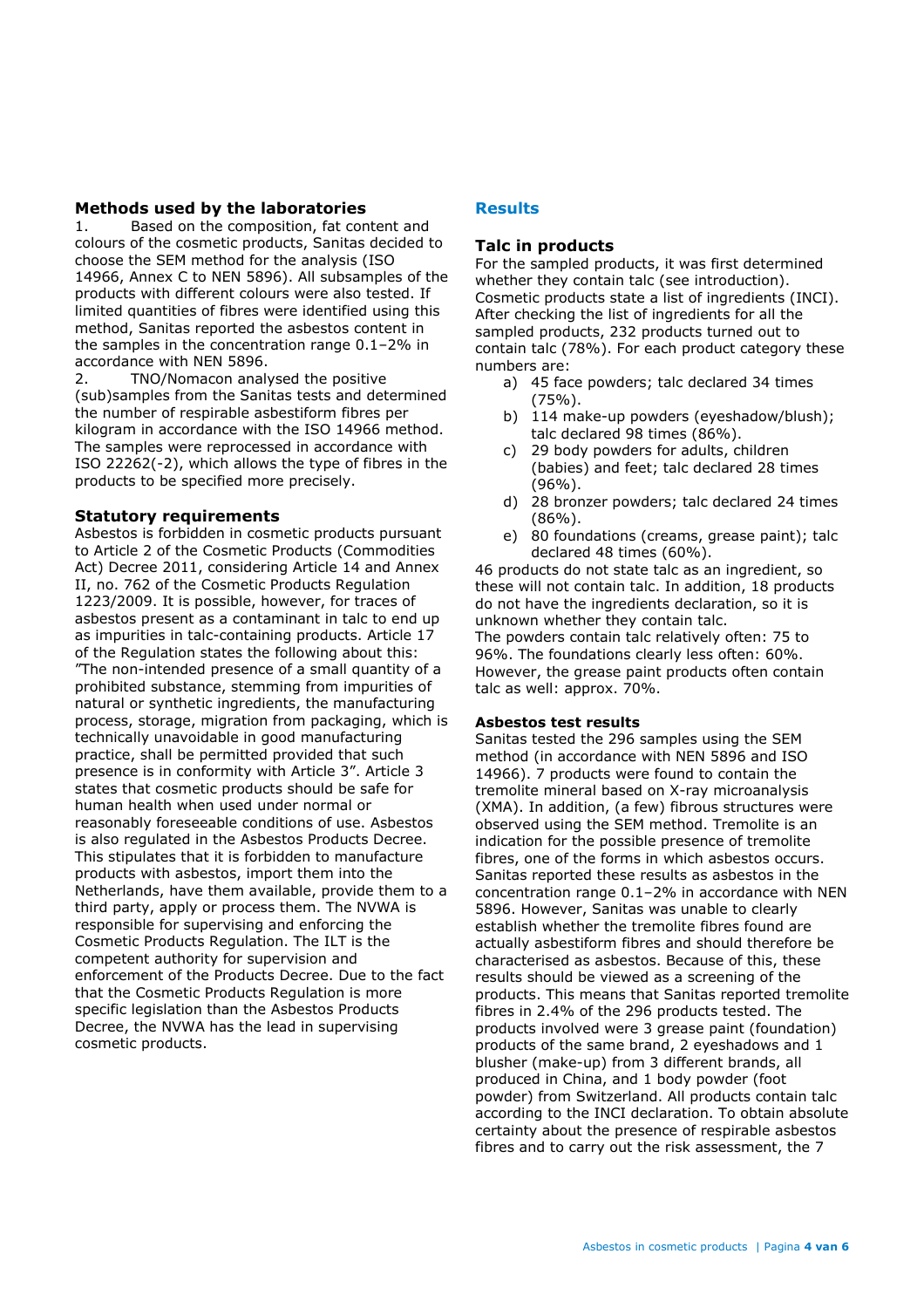products were then tested by TNO/Nomacon $12$  (using ISO 14966 and ISO 22262).

No asbestos was found in 5 out of the 7 products. 2 products – a blusher and an eyeshadow – were found to contain asbestiform tremolite fibres in several colours (as presented in the packaging). The highest measured values per product are:

- a. blusher: 230 mg fibres/kg product
- b. eyeshadow: 40 mg fibres/kg product

#### **Risk assessment**<sup>3</sup>

Talc and asbestos are distinguishable due to their chemical composition, but also due to the difference in their crystalline structure. Talc usually consists of plates, but can also be fibrous. The various types of asbestos generally consist of fibres that are very difficult to break, but easily split in a longitudinal direction. A total of six types of asbestos are distinguished: chrysotile and the so-called amphiboles: amosite, crocidolite, anthophyllite, tremolite and actinolite. Not all contaminants in talc are fibrous: a mineral such as tremolite, which was found in a few products, can also have a structure that is not fibrous; this is called non-asbestiform tremolite. Only (electron) microscopic testing of samples after a specific pre-treatment, in combination with information about their chemical composition, can establish beyond doubt the nature and quantity of the contaminant.

Long, strong and thin asbestos fibres (length > 5  $µm$ , with a length to thickness ratio  $> 5$ ) cannot be properly removed from the lungs after inhalation, so (often decades later) they can have serious consequences, such as mesothelioma. That is why analyses focus specifically on respirable fibres, which can penetrate deep into the lungs. Skin contact with asbestos fibres does not lead to health issues. For asbestos, limit values for a negligible risk (NR) and a maximum acceptable risk (MAR) are used. The Health Council of the Netherlands has made recommendations for these limit values and the RIVM has based the risk assessment on these. The limit value for NR indicates that when exposed to an asbestos concentration of 3 fibres per  $m<sup>3</sup>$  during one's lifetime the risk of death due to mesothelioma is 1 in  $10^6$ ; the MAR level is a factor 100 higher.

For the 2 talc-containing cosmetic products (a blusher and an eyeshadow) in which asbestos fibres were found and quantified by TNO/Nomacon, the RIVM concludes that the air concentration of fibres during use of these products also exceeds the MAR level for life-long exposure. The RIVM would like to point out here that the assumptions made, such as

ı

use in a small room without ventilation, probably lead to overestimation of the actual exposure. The MAR value is also based on life-long exposure all day long; when taking into account a relatively short usage period of several minutes per day for a limited period of time, the estimated total exposure by these products is lower than that of life-long exposure to the MAR level. Based on the risk assessment performed, BuRO / RIVM concludes that the risk of asbestos-related diseases for users of the blusher and eyeshadow make-up products is probably limited. However, it is important to prevent further exposure as much as possible.

#### **Corrective measures**

The 7 products in which asbestos was reportedly found based on the Sanitas test results were initially withdrawn from the market by their manufacturers. The NVWA views the Sanitas test results as a screening method, following consultations with Sanitas and TNO/Nomacon. This means that the TNO/Nomacon test results are the conclusive ones. As a result of this, only the 2 products with respirable asbestos fibres were found to contain asbestos. The 2 asbestos-containing products were definitively withdrawn from the market. Finally, this also means that the 3 businesses whose products do not contain asbestos can resume the sale of their products.

#### **Conclusion**

The BuRO / RIVM risk assessment shows that the health risk of the two positively tested products is probably limited.

Sanitas reported that 7 products contained asbestos. A further analysis of these samples by TNO/Nomacon revealed that no asbestiform fibres were found in 5 of these products. 2 out of the 7 products were found to contain asbestiform respirable tremolite fibres. Out of the total of 296 tested products, 2 contain asbestiform fibres, which is approx. 0.7%. This is approx. 0.9% of the products found to contain talc (232).

As it turned out that no asbestos was found in the vast majority of products, it can be concluded that it is certainly possible to produce asbestos-free (talc-containing) cosmetics.

<sup>2</sup> TNO report TR 2018/0067|Final report; Circular Economy & Environment; 22-06-2018

<sup>&</sup>lt;sup>3</sup>Recommendation for risks of asbestos in talc-containing cosmetic products; Office for Risk Assessment & Research; 03-07-2018